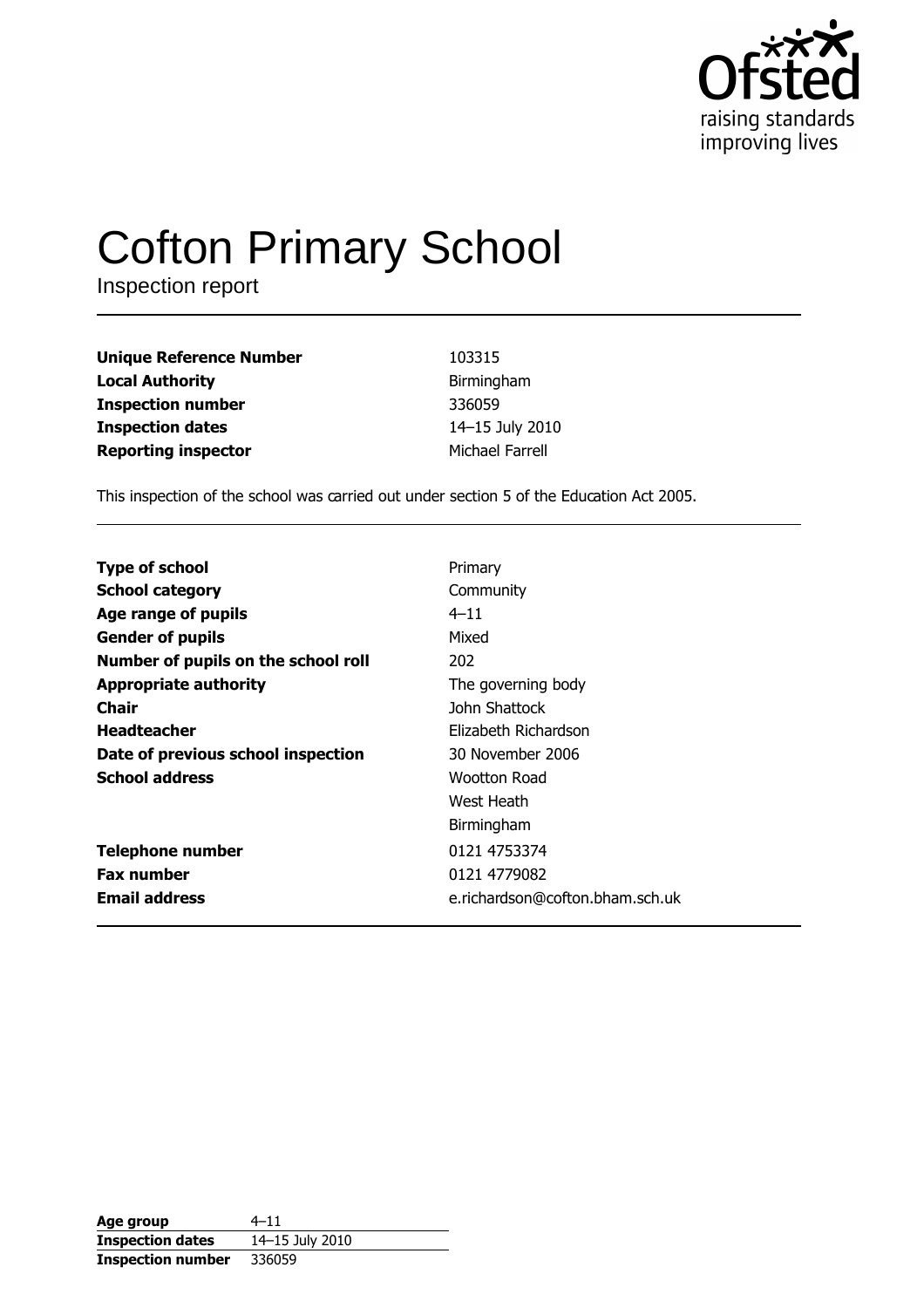The Office for Standards in Education, Children's Services and Skills (Ofsted) regulates and inspects to achieve excellence in the care of children and young people, and in education and skills for learners of all ages. It regulates and inspects childcare and children's social care, and inspects the Children and Family Court Advisory Support Service (Cafcass), schools, colleges, initial teacher training, work-based learning and skills training, adult and community learning, and education and training in prisons and other secure establishments. It rates council children's services, and inspects services for looked after children, safequarding and child protection.

Further copies of this report are obtainable from the school. Under the Education Act 2005, the school must provide a copy of this report free of charge to certain categories of people. A charge not exceeding the full cost of reproduction may be made for any other copies supplied.

If you would like a copy of this document in a different format, such as large print or Braille, please telephone 08456 404045, or email enquiries@ofsted.gov.uk.

You may copy all or parts of this document for non-commercial educational purposes, as long as you give details of the source and date of publication and do not alter the documentation in any way.

Royal Exchange Buildings St Ann's Square Manchester M2 7LA T: 08456 404045 Textphone: 0161 618 8524 E: enquiries@ofsted.gov.uk W: www.ofsted.gov.uk © Crown copyright 2010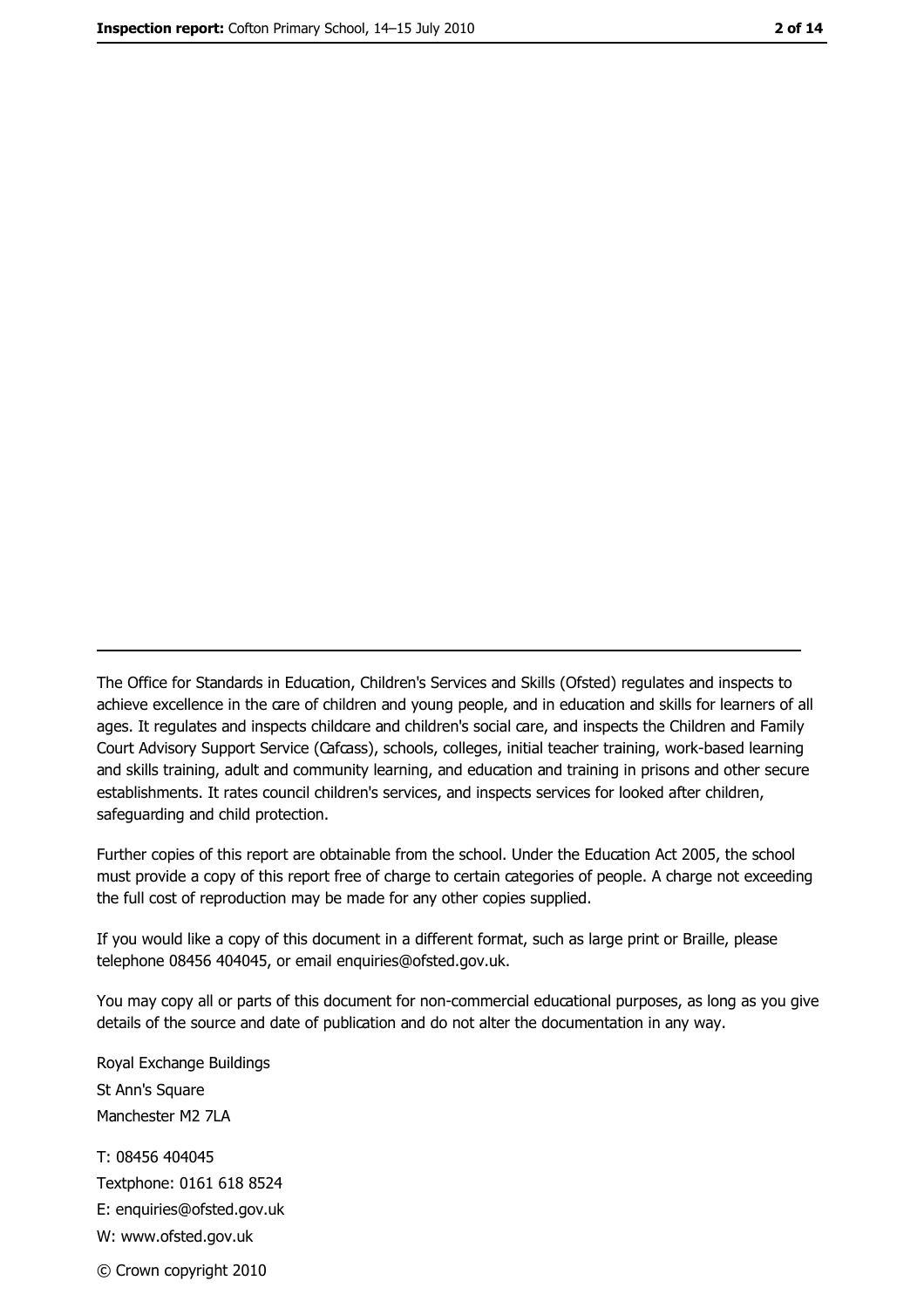# **Introduction**

This inspection was carried out by three additional inspectors. Seven lessons and several shorter sessions were observed, eight teachers were seen and meetings were held with pupils, staff, parents, governors, and partners of the school. Inspectors observed the school's work, and looked at data on pupils' progress, school development planning, curriculum plans and various policies and related documents and scrutinised pupil questionnaires and 69 parental questionnaires.

The inspection team reviewed many aspects of the school's work. It looked in detail at the following:

- boys' progress in English and the effectiveness of strategies to improve it  $\blacksquare$
- attendance and the school's effectiveness in improving it  $\blacksquare$
- the range and quality of risk assessments  $\blacksquare$

## Information about the school

Cofton Primary School is of average size. Most pupils are of White British heritage and there are a small number of pupils from other countries and minority ethnic groups. An average number of pupils are identified as having special educational needs and/or disabilities. A breakfast club and before and after school activities are provided by another organisation.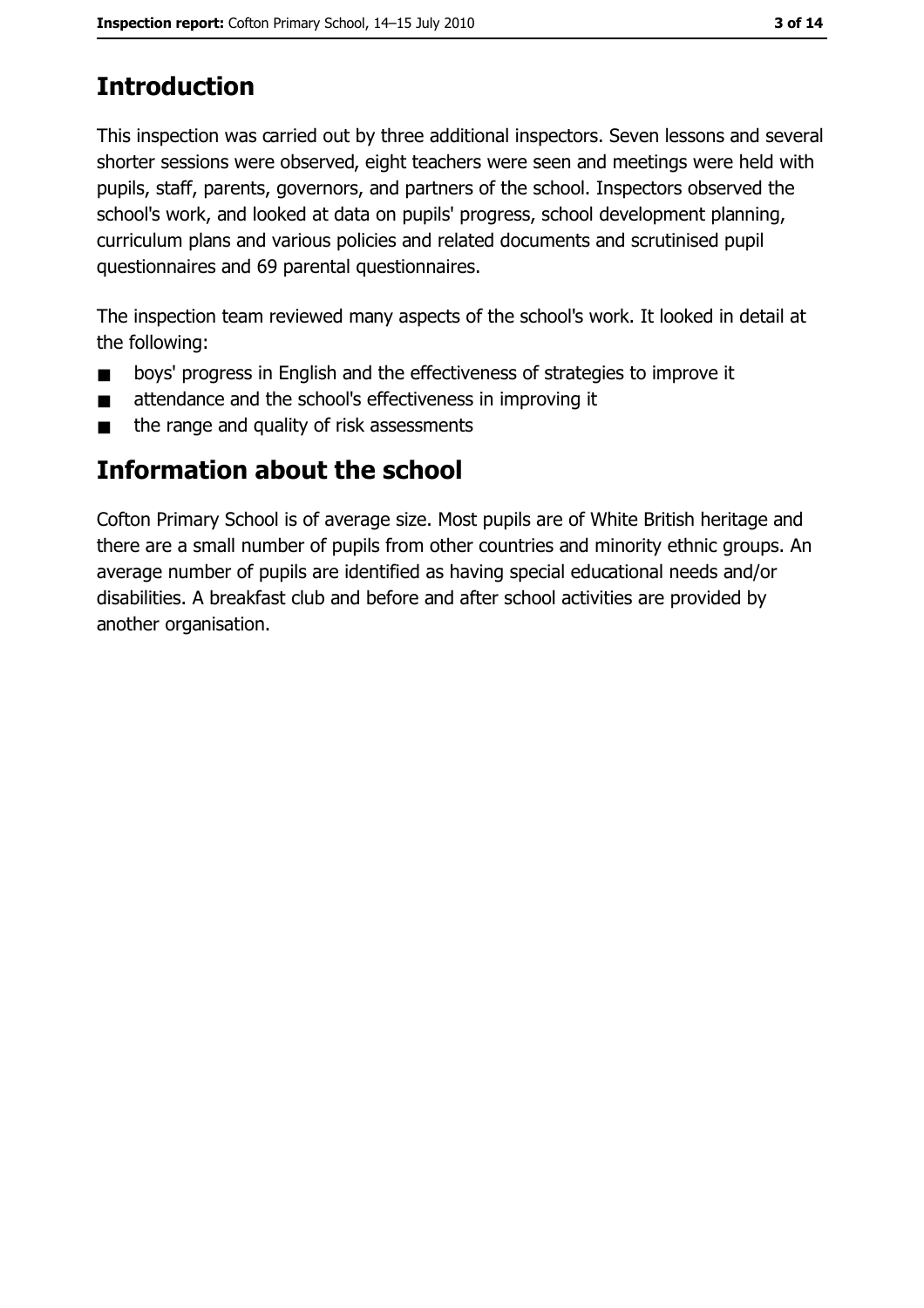# **Inspection judgements**

## Overall effectiveness: how good is the school?

#### The school's capacity for sustained improvement

## **Main findings**

This is a satisfactory school. It has good provision for the Early Years Foundation Stage. Pupils' behaviour is good and sometimes outstanding. Attractive, stimulating displays, especially in the humanities, considerably enhance the environment. Sound leadership and management leads to satisfactory teaching and steady pupils' progress. Governors offer effective support and challenge. Safeguarding is sound and risk assessments are satisfactory in range and quality. The school knows its population well and plans the promotion of community cohesion carefully. However, it does not sufficiently monitor and evaluate this area and consequently is not clear as to the impact of this planning. Teaching in the Early Years Foundation Stage is good and in Key Stages 1 and 2 it is satisfactory. Staff and pupils enjoy good relationships, and behaviour is well managed. Teaching assistants contribute well but teachers do not always deploy them fully, slowing progress in lessons where this occurs. Marking is rigorous but assessments are not always used to precisely inform subsequent lessons. In these instances, lessons are not as challenging as they could be.

The curriculum has been transformed since the previous inspection and is now good. It contributes strongly to pupils' enjoyment of school and the weekly enrichment activities are already beginning to improve attendance. Good care, guidance and support helps pupils feel well cared for and secure. Pupils are well supported in transitions such as moving to secondary school. Attendance is average and the school has effective strategies to encourage it, such as good reward systems and plans to extend these to ensure continued improvement.

Children make good progress and achieve well in the Early Years Foundation Stage. They make satisfactory progress and achieve soundly in Key Stages 1 and 2. Boys' progress in English has improved and is now satisfactory. Pupils enjoy school a good deal. Social and moral development is strong. Cultural development is sound. Art, a strength of the school, provides rich opportunities to engage with other cultures, but there are fewer opportunities for pupils to engage with individuals, groups and schools with different cultural backgrounds. Self-evaluation procedures, based on regular monitoring, are satisfactory. The school has used the outcomes of self-evaluation satisfactorily to maintain good provision in the Early Years Foundation Stage and improve its curriculum and care, quidance and support. This demonstrates a satisfactory capacity to continue to improve further.

### What does the school need to do to improve further?

Ensure all teaching is good or better, so improving pupils' progress to good by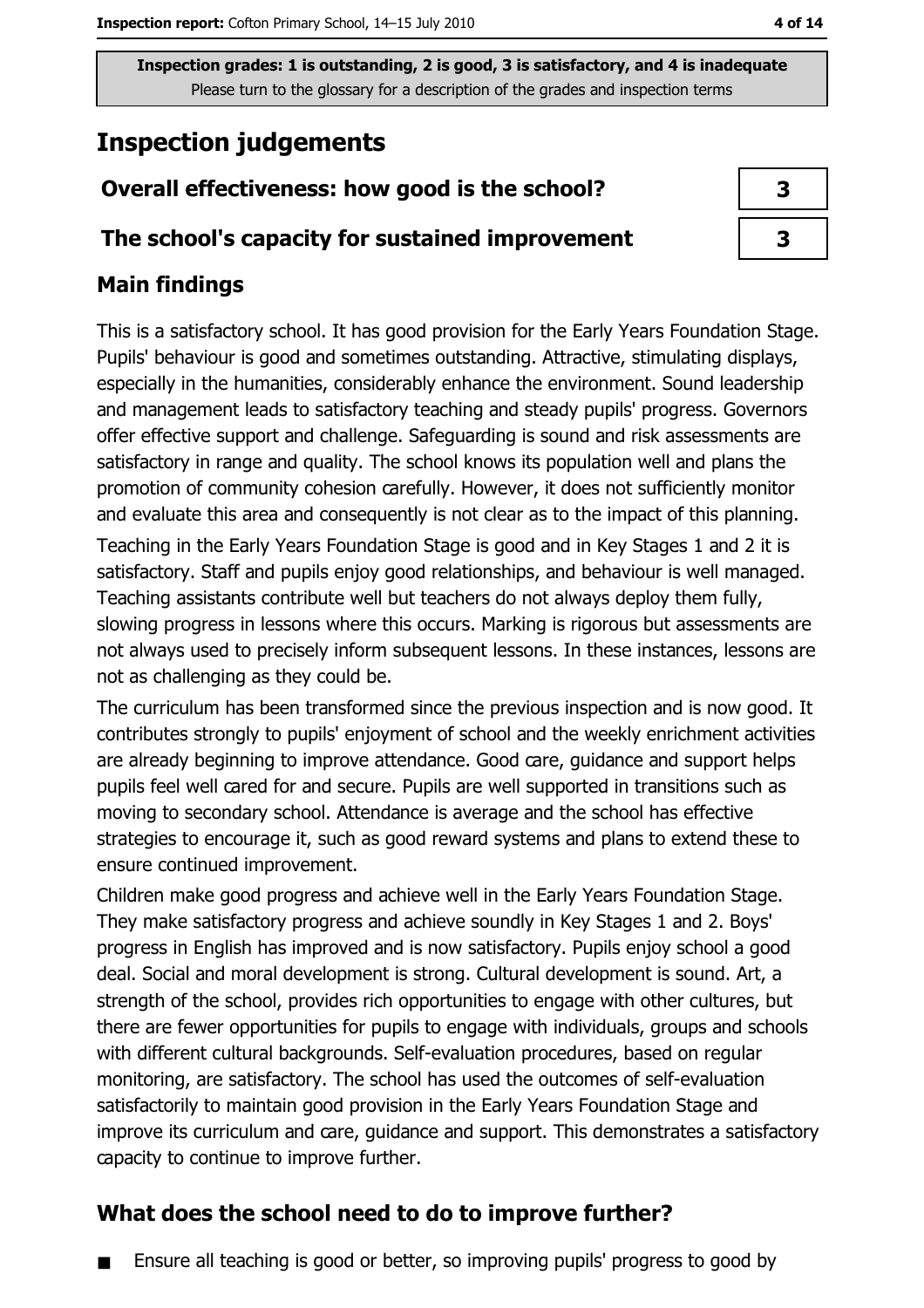September 2011, by making sure that:

- assessments always fully and precisely inform subsequent lessons
- all staff are deploved to the maximum.
- Improve the promotion of community cohesion by:  $\blacksquare$ 
	- ensuring it is rigorously monitored and evaluated.
- Improve pupils' cultural development by:  $\blacksquare$ 
	- developing links with individuals, groups and schools representing different cultures.
- About 40% of the schools whose overall effectiveness is judged satisfactory may  $\blacksquare$ receive a monitoring visit from an Ofsted inspector before their net section 5 inspection.

#### **Outcomes for individuals and groups of pupils**

Children enter the Early Years Foundation Stage with attainment that is below average but make good progress because provision is good. As a result, they enter Year 1 with average attainment. In Key Stages 1 and 2, pupils make steady progress and achieve and enjoy their learning satisfactorily because of sound teaching.

Different groups including boys and girls, pupils from minority ethnic backgrounds, and pupils with special educational needs and/or disabilities all make sound progress and achieve satisfactorily. In a mathematics lesson on perimeters for older pupils, they made satisfactory progress and could explain how they worked out problems because they had the opportunity to talk about this to each other. The teacher ensured the task was relevant by relating it to everyday activities. Pupils worked hard and behaved well because behaviour was well managed. In an information and communications technology lesson for younger pupils in which they used internet resources to fit pictures and text into a box, they made steady progress and achieved soundly because teaching was adequate. Because the activity was engaging, pupils were eager to carry out a task on the computer. Pupils behaved well because relationships were good.

Pupils feel very safe because of sound procedures to keep them so, because they know there is always a member of staff to whom they can talk and because they develop growing understanding of issues such as the abuse of alcohol. Pupils are polite and courteous, keen to explain what they are doing, and care for one another well. They have a good awareness of healthy life styles especially concerning healthy eating and exercise. Pupils support the school council keenly and older pupils have secured improvements for facilities for children in the reception year. They actively raise funds for a wide range of national and international charities. Pupils are a presence in the local community and beyond, and in visits and residential trips they are good ambassadors for the school. Attendance is average and the school recognises further effort is required to secure continuing improvement. Pupils acquire sound economic skills because they have satisfactory opportunities to develop basic skills to learn about the world of work.

#### 3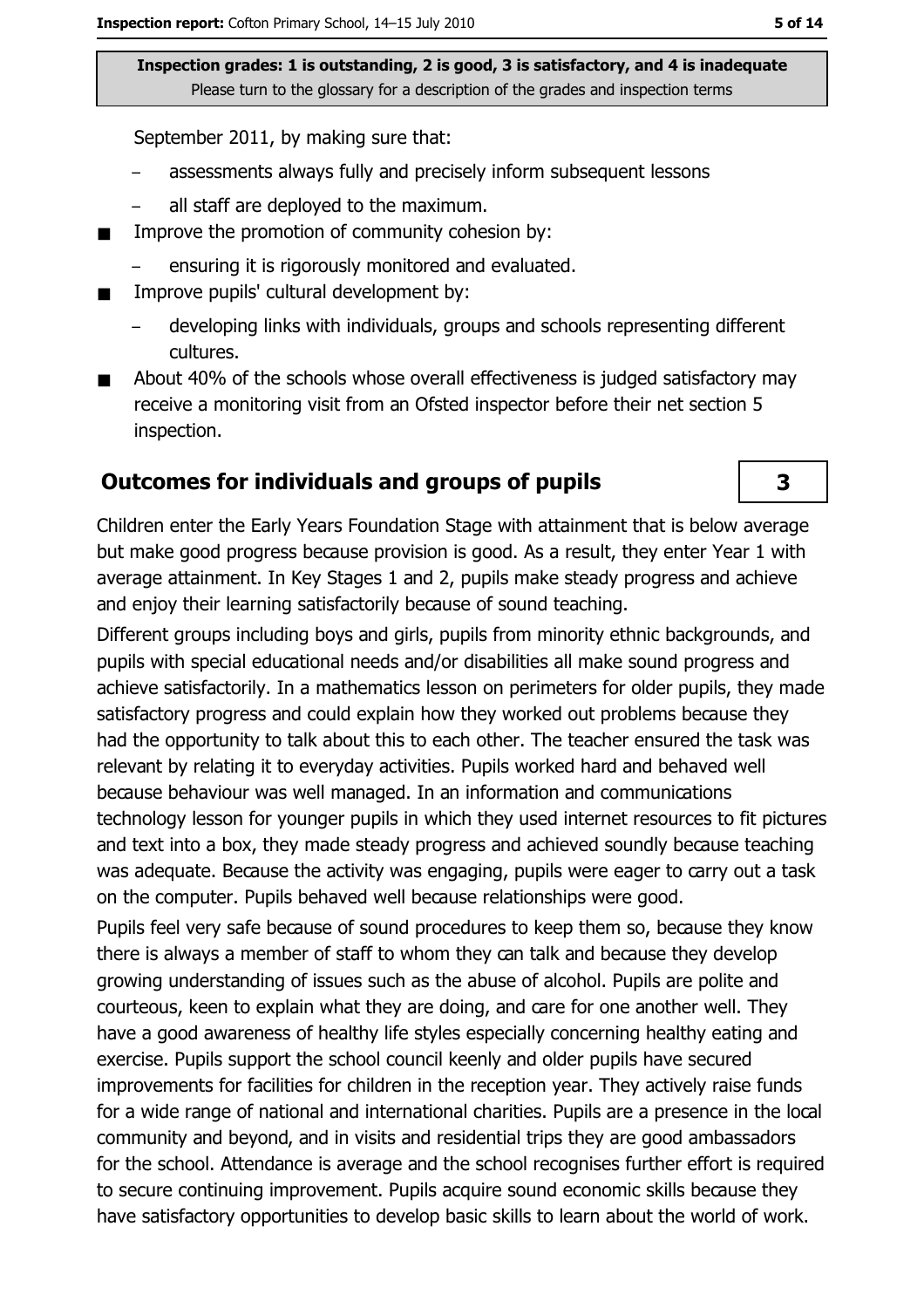These are the grades for pupils' outcomes

| Pupils' achievement and the extent to which they enjoy their learning<br>Taking into account:                             | 3                       |
|---------------------------------------------------------------------------------------------------------------------------|-------------------------|
| Pupils' attainment <sup>1</sup>                                                                                           | 3                       |
| The quality of pupils' learning and their progress                                                                        | 3                       |
| The quality of learning for pupils with special educational needs and/or<br>disabilities and their progress               | 3                       |
| The extent to which pupils feel safe                                                                                      | $\overline{\mathbf{2}}$ |
| <b>Pupils' behaviour</b>                                                                                                  | $\mathbf{2}$            |
| The extent to which pupils adopt healthy lifestyles                                                                       | $\overline{\mathbf{2}}$ |
| The extent to which pupils contribute to the school and wider community                                                   |                         |
| The extent to which pupils develop workplace and other skills that will<br>contribute to their future economic well-being | 3                       |
| Taking into account:<br>Pupils' attendance <sup>1</sup>                                                                   | 3                       |
| The extent of pupils' spiritual, moral, social and cultural development                                                   | 3                       |

#### How effective is the provision?

Teaching is satisfactory with some that is good. Teachers provide frequent opportunities to encourage pupils to talk to each other about their ideas, and interesting activities drawn from the good curriculum. Teaching assistants make a valuable contribution when teachers deploy them fully but this is not always done, especially in the introduction to lessons. Marking is up to date and thorough and the system of using green marking for positive comments and red for points to improve is understood well by pupils and helps them to develop their learning. Sometimes assessment is not as precisely used as it should be to plan subsequent lessons.

The innovative curriculum is broad and covers the necessary range of subjects well. Pupils have been closely consulted in its development and consequently find it motivating and relevant. Planning is clear and manageable. Links have been carefully developed across subjects, so pupils can experience similar aspects of learning in different contexts, such as learning about healthy food in science and art. However, the school has not yet developed sufficient links to promote the pupils' understanding and awareness of other cultures. The recently introduced weekly enrichment afternoon is

The grades for attainment and attendance are: 1 is high; 2 is above average; 3 is broadly average; and 4 is low.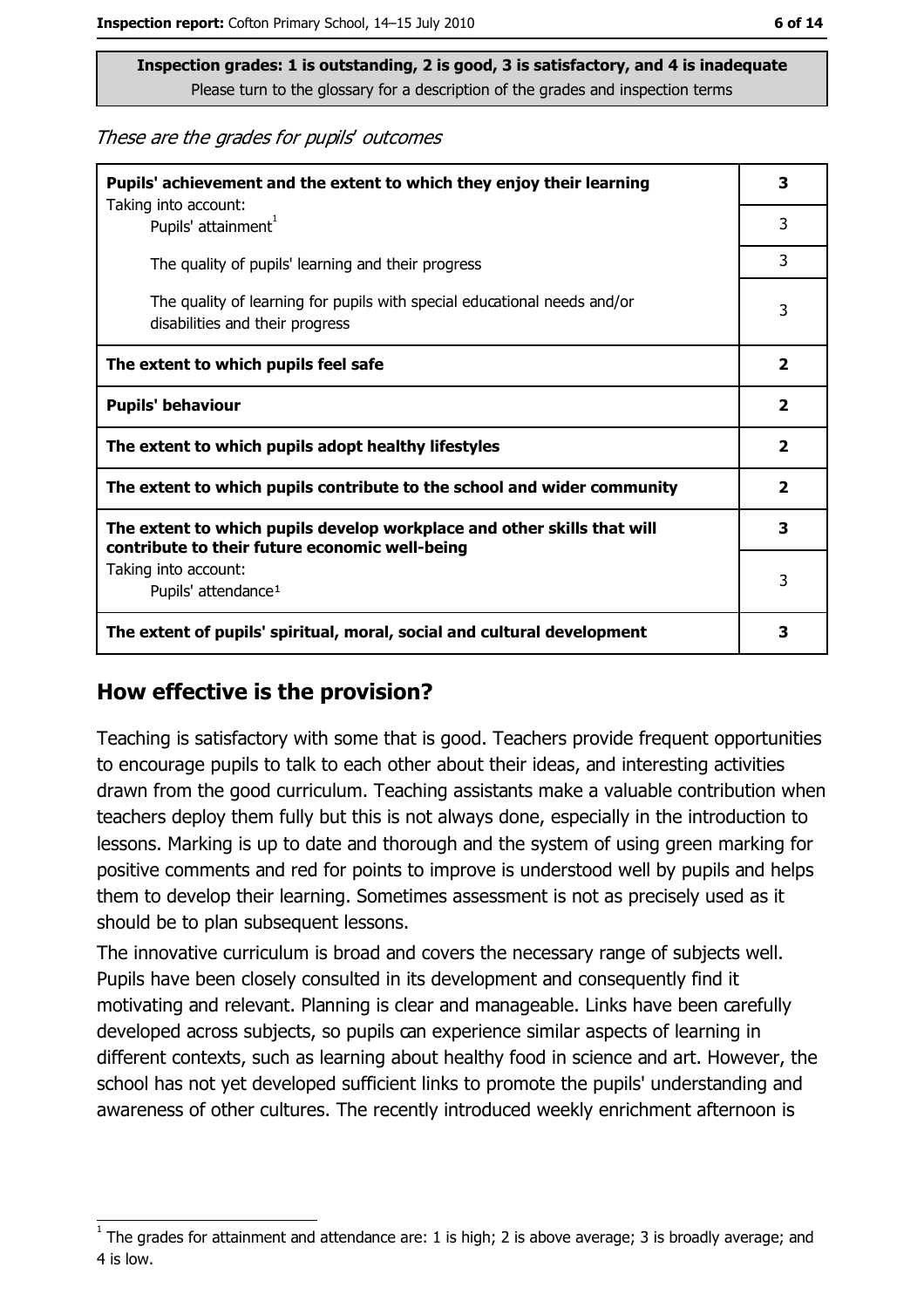improving pupils' attendance.

Arrangements for care, guidance and support are well organised. They lead to the many good aspects of personal development and well being and support learning well. In lessons, good behaviour is clearly linked with the warm ethos and effective care and support. Good advice and guidance helps pupils make informed choices, including about their future. Vulnerable pupils are well supported. A range of strategies such as the school's reward system encourages attendance and the school is keen to develop further strategies to ensure attendance continues to improve.

#### These are the grades for the quality of provision

| The quality of teaching                                                                                    | 3                       |
|------------------------------------------------------------------------------------------------------------|-------------------------|
| Taking into account:<br>The use of assessment to support learning                                          |                         |
| The extent to which the curriculum meets pupils' needs, including, where<br>relevant, through partnerships | $\overline{\mathbf{2}}$ |
| The effectiveness of care, guidance and support                                                            |                         |

#### How effective are leadership and management?

The headteacher and senior staff share the same ambition and drive for improvement. They have identified the right priorities in the school development plan to drive up standards, based on appropriate monitoring of teaching and learning. Tracking pupils' progress has improved, so the school can now intervene where necessary. Governors know the school's strengths and weaknesses and hold it to account effectively. They have a wide range of skills and experience and their effectiveness is improving. The great majority of parents are very appreciative of the school and parent workshops are popular. A very small minority consider the school does not take enough account of their views and the school is keen to clarify any concerns and do all it can to deal with these. The school forms effective partnerships and liaises closely with an organisation providing a breakfast club and before and after school activities. The school promotes equal opportunities satisfactorily. No evidence of discrimination was seen and the school has policies to deal with any should it arise. The school takes care to ensure all pupils are able to participate in trips and visits. Boy's writing has improved but pupils in Key Stages 1 and 2 do not do as well as children in the Early Years Foundation Stage. Community cohesion is soundly promoted. Safeguarding policies and procedures are sound and parents and pupils are confident about children's safety. Satisfactorily deployed resources lead to sound pupils' achievement, so that the school provides satisfactory value for money.

These are the grades for leadership and management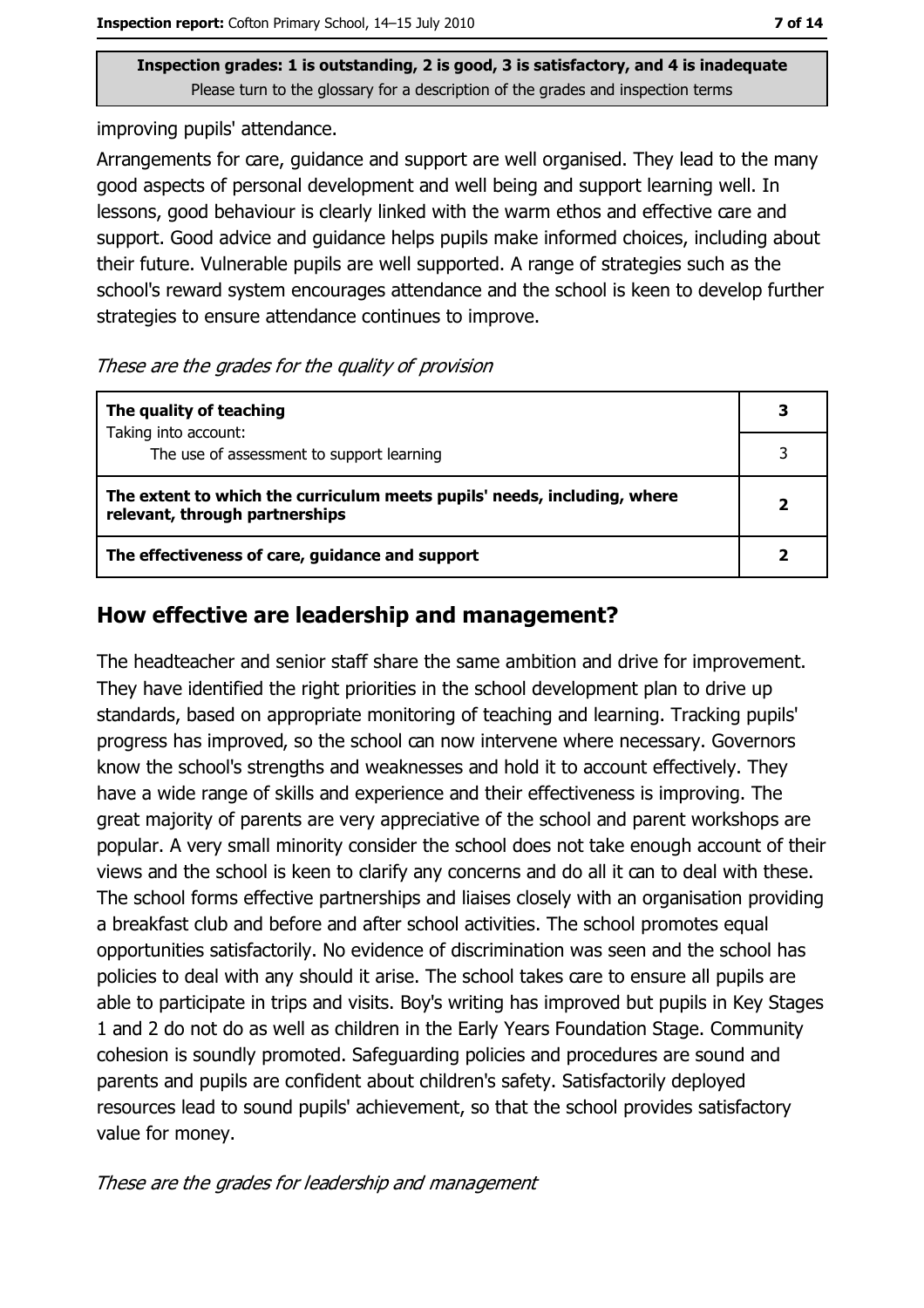| The effectiveness of leadership and management in embedding ambition and<br>driving improvement                                                                     | 3 |
|---------------------------------------------------------------------------------------------------------------------------------------------------------------------|---|
| Taking into account:<br>The leadership and management of teaching and learning                                                                                      | 3 |
| The effectiveness of the governing body in challenging and supporting the<br>school so that weaknesses are tackled decisively and statutory responsibilities<br>met | 3 |
| The effectiveness of the school's engagement with parents and carers                                                                                                | з |
| The effectiveness of partnerships in promoting learning and well-being                                                                                              | 3 |
| The effectiveness with which the school promotes equality of opportunity and<br>tackles discrimination                                                              | 3 |
| The effectiveness of safeguarding procedures                                                                                                                        | 3 |
| The effectiveness with which the school promotes community cohesion                                                                                                 | 3 |
| The effectiveness with which the school deploys resources to achieve<br>value for money                                                                             | 3 |

#### **Early Years Foundation Stage**

Children enter this phase with attainment below average. They make good progress and achieve well so they move to the next phase with average attainment. Children quickly develop skills and confidence in speaking and listening. They make good progress because the rich and varied range of activities are well planned, the environment and equipment is fully used to enhance learning, and relationships are very warm and supportive. Assesment procedures are well developed and resources very well used to stimulate imagination and learning. Children's behaviour is excellent because expectations are very high and behaviour is perceptively managed. In the atmosphere of trust, play and learning are equally constructive. Children enjoyed and learned from making clock 'plates' which introduced them to telling the time. Others greatly enjoyed and engaged well in problem solving and working together as they made what they called a 'huge' trailer out of building blocks. Children feel safe and are very caring of each other because staff provide good role models for them. Strong leadership and management forges effective team work among staff. The outside play area is stimulating and well used, but there is no covered area outside for inclement weather. The school proposes to rectify this.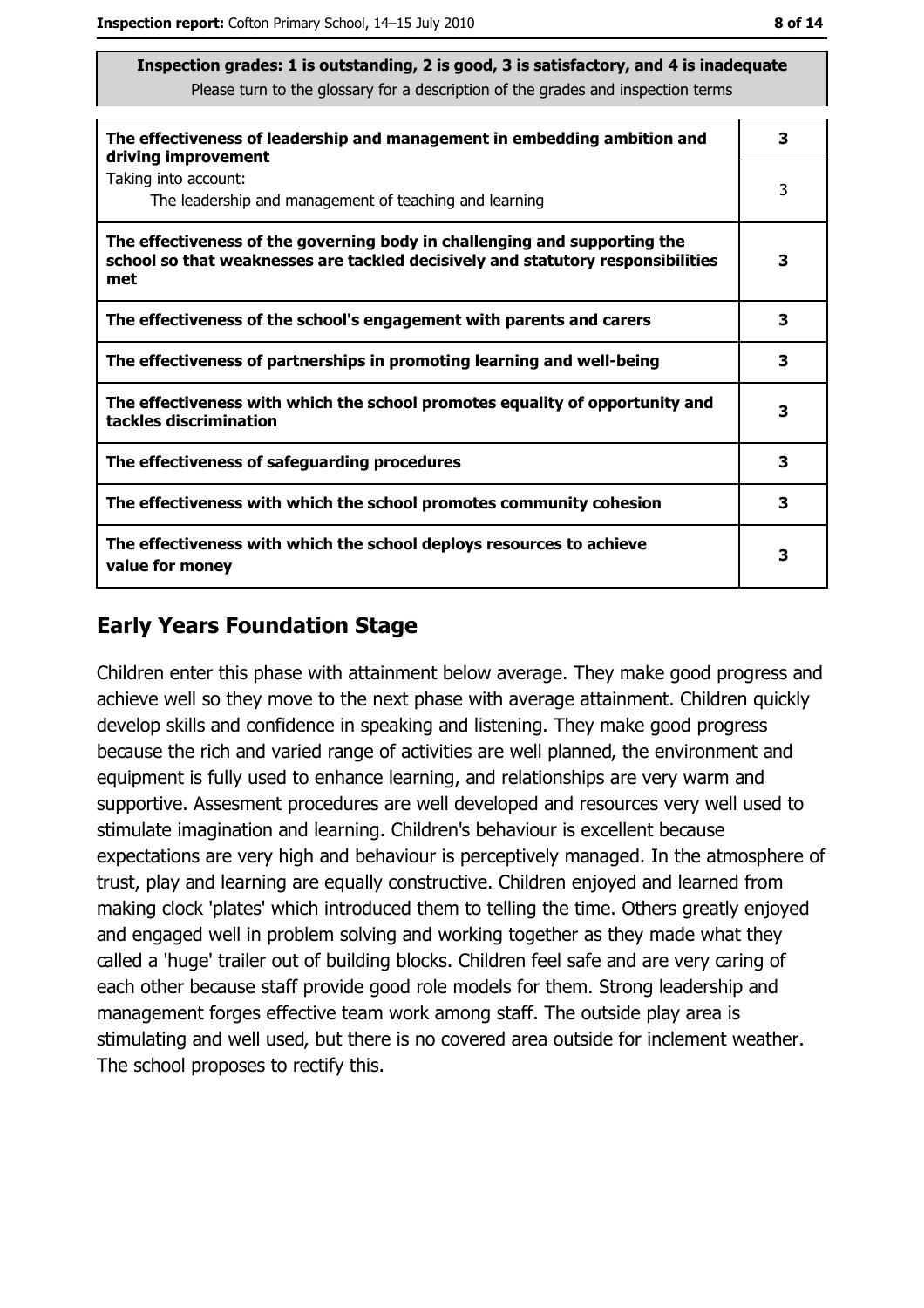| These are the grades for the Early Years Foundation Stage |  |  |
|-----------------------------------------------------------|--|--|
|-----------------------------------------------------------|--|--|

| <b>Overall effectiveness of the Early Years Foundation Stage</b><br>Taking into account:     | 2             |
|----------------------------------------------------------------------------------------------|---------------|
| Outcomes for children in the Early Years Foundation Stage                                    |               |
| The quality of provision in the Early Years Foundation Stage                                 |               |
| The effectiveness of leadership and management of the Early Years<br><b>Foundation Stage</b> | $\mathcal{P}$ |

#### **Views of parents and carers**

A relatively low proportion of parents responded to the questionnaires. There was strong agreement that the school informs parents about the child's progress, promotes healthy life styles and that teaching is good. Inspectors agree with most of these views and judge teaching as satisfactory rather than good, although there are examples of good teaching. A very small minority disagreed that the school was led and managed effectively but inspectors judge this area to be satisfactory. Again a very small minority disagreed the school takes account of their suggestions and concerns. Inspectors note the school is keen to explore such issues with parents to try to improve the parents' views of this aspect. Parents who met inspectors were very appreciative of all the school provides.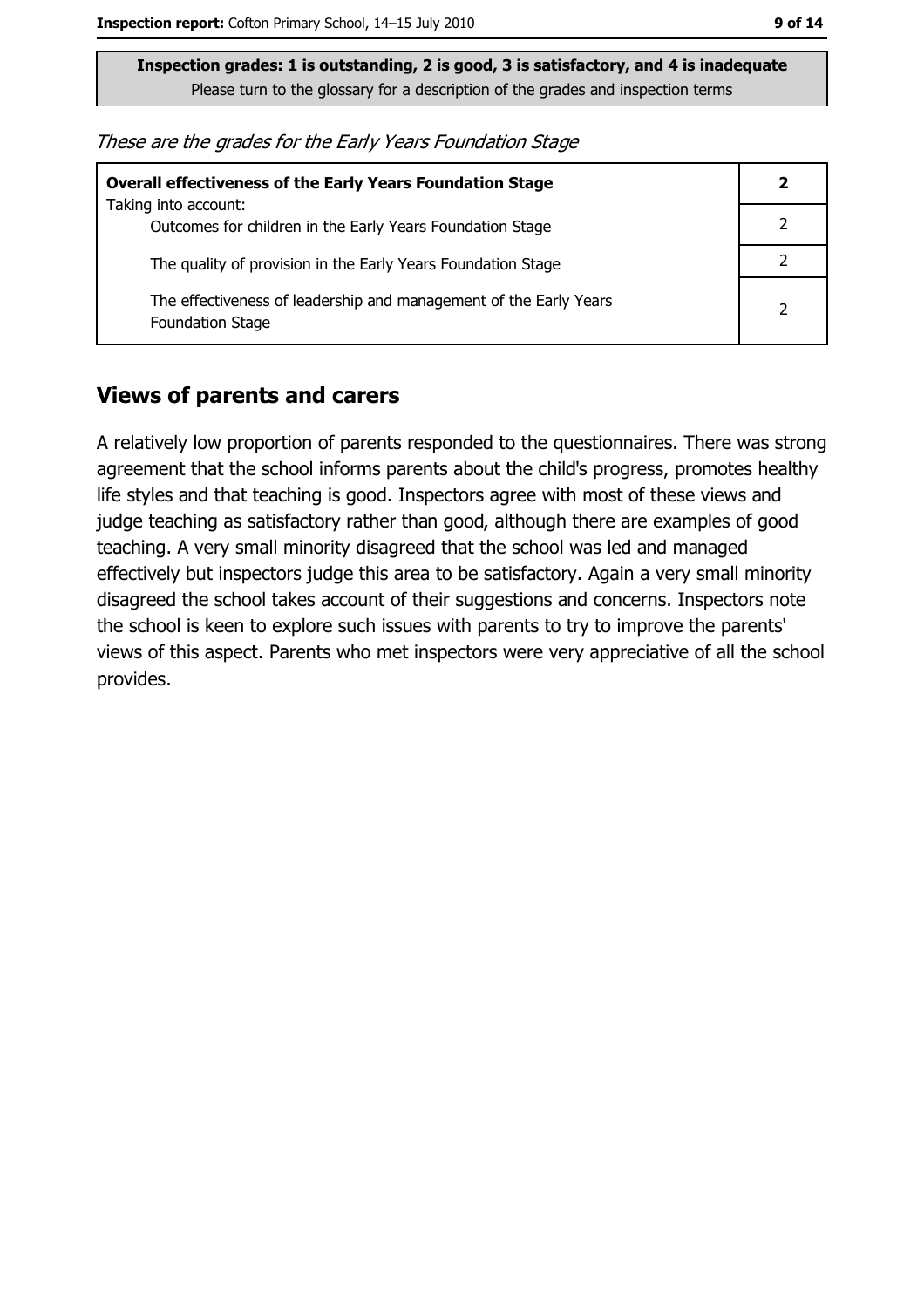#### Responses from parents and carers to Ofsted's questionnaire

Ofsted invited all the registered parents and carers of pupils registered at Cofton Primary School to complete a questionnaire about their views of the school.

In the questionnaire, parents and carers were asked to record how strongly they agreed with 13 statements about the school. The inspection team received 69 completed questionnaires by the end of the on-site inspection. In total, there are 202 pupils registered at the school.

| <b>Statements</b>                                                                                                                                                                                                                                       | <b>Strongly</b><br><b>Agree</b> |               | <b>Agree</b> |               | <b>Disagree</b> |               | <b>Strongly</b><br>disagree |               |
|---------------------------------------------------------------------------------------------------------------------------------------------------------------------------------------------------------------------------------------------------------|---------------------------------|---------------|--------------|---------------|-----------------|---------------|-----------------------------|---------------|
|                                                                                                                                                                                                                                                         | <b>Total</b>                    | $\frac{0}{0}$ | <b>Total</b> | $\frac{0}{0}$ | <b>Total</b>    | $\frac{0}{0}$ | <b>Total</b>                | $\frac{0}{0}$ |
| My child enjoys school                                                                                                                                                                                                                                  | 32                              | 46            | 36           | 52            | 1               | 1             | $\mathbf 0$                 | $\mathbf 0$   |
| The school keeps my child<br>safe                                                                                                                                                                                                                       | 39                              | 57            | 29           | 42            | $\mathbf{1}$    | $\mathbf{1}$  | 0                           | $\bf{0}$      |
| The school informs me<br>about my child's progress                                                                                                                                                                                                      | 35                              | 51            | 34           | 49            | 0               | 0             | 0                           | 0             |
| My child is making enough<br>progress at this school                                                                                                                                                                                                    | 36                              | 52            | 30           | 43            | $\overline{2}$  | 3             | 0                           | $\mathbf 0$   |
| The teaching is good at this<br>school                                                                                                                                                                                                                  | 32                              | 46            | 37           | 54            | $\mathbf 0$     | 0             | 0                           | $\mathbf 0$   |
| The school helps me to<br>support my child's learning                                                                                                                                                                                                   | 24                              | 35            | 43           | 62            | $\overline{2}$  | 3             | 0                           | $\mathbf 0$   |
| The school helps my child to<br>have a healthy lifestyle                                                                                                                                                                                                | 21                              | 30            | 48           | 70            | $\mathbf 0$     | 0             | $\mathbf 0$                 | $\mathbf 0$   |
| The school makes sure that<br>my child is well prepared for<br>the future (for example<br>changing year group,<br>changing school, and for<br>children who are finishing<br>school, entering further or<br>higher education, or<br>entering employment) | 24                              | 35            | 38           | 55            | $\overline{2}$  | 3             | 0                           | $\mathbf 0$   |
| The school meets my child's<br>particular needs                                                                                                                                                                                                         | 29                              | 42            | 34           | 49            | $\overline{2}$  | 3             | 1                           | $\mathbf{1}$  |
| The school deals effectively<br>with unacceptable behaviour                                                                                                                                                                                             | 15                              | 22            | 46           | 67            | 3               | 4             | 0                           | 0             |
| The school takes account of<br>my suggestions and<br>concerns                                                                                                                                                                                           | 15                              | 22            | 42           | 61            | 11              | 16            | $\mathbf 0$                 | $\mathbf 0$   |
| The school is led and<br>managed effectively                                                                                                                                                                                                            | 23                              | 33            | 33           | 48            | $\overline{7}$  | 10            | $\overline{2}$              | 3             |
| Overall, I am happy with my<br>child's experience at this<br>school                                                                                                                                                                                     | 27                              | 39            | 39           | 57            | $\overline{2}$  | 3             | 0                           | $\mathbf 0$   |

The table above summarises the responses that parents and carers made to each statement. The percentages indicate the proportion of parents and carers giving that response out of the total number of completed questionnaires. Where one or more parents and carers chose not to answer a particular question, the percentages will not add up to 100%.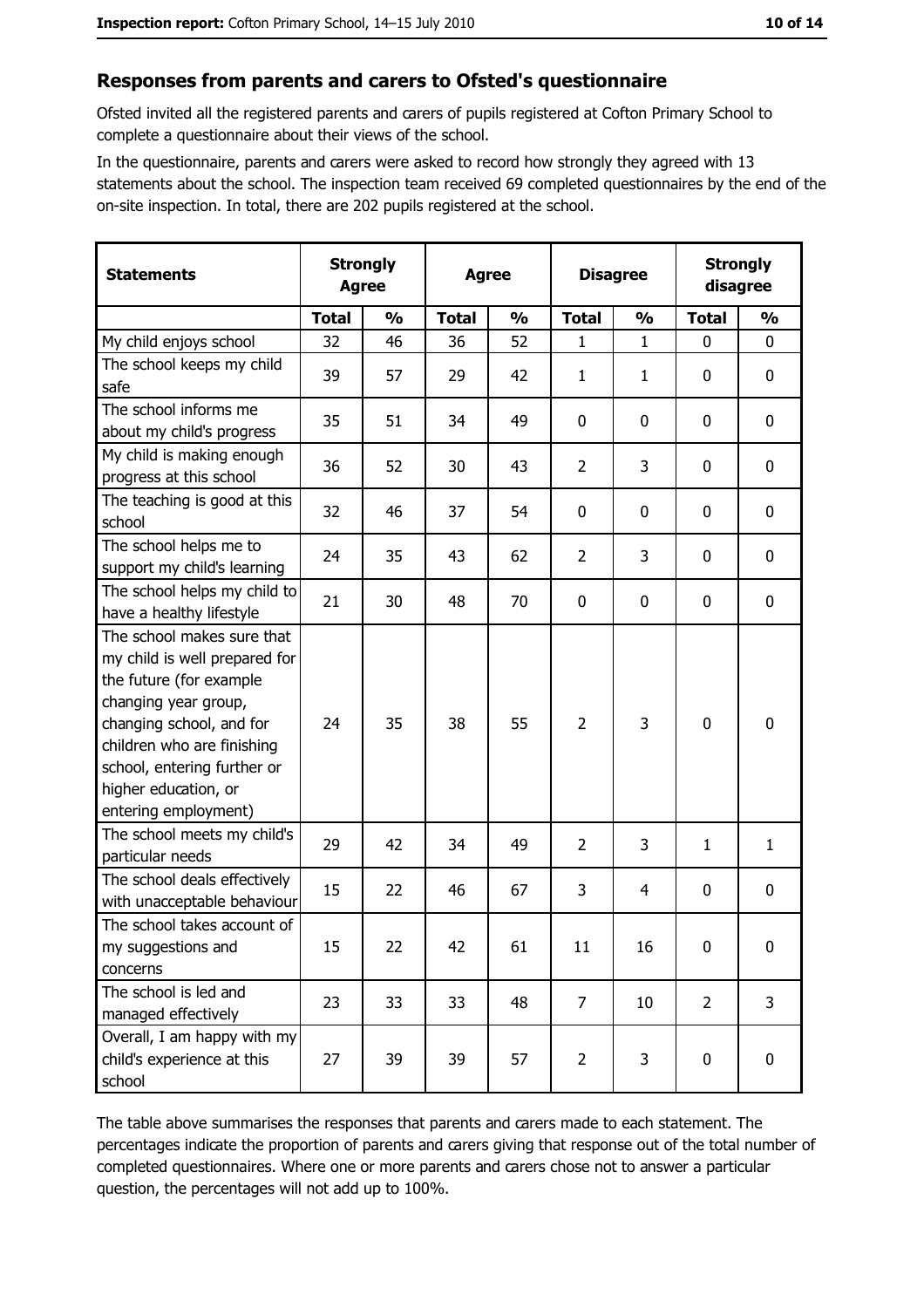## Glossary

| Grade   | <b>Judgement</b> | <b>Description</b>                                                                                                                                                                                                               |
|---------|------------------|----------------------------------------------------------------------------------------------------------------------------------------------------------------------------------------------------------------------------------|
| Grade 1 | Outstanding      | These features are highly effective. An oustanding<br>school provides exceptionally well for its pupils' needs.                                                                                                                  |
| Grade 2 | Good             | These are very positive features of a school. A school<br>that is good is serving its pupils well.                                                                                                                               |
| Grade 3 | Satisfactory     | These features are of reasonable quality. A satisfactory<br>school is providing adequately for its pupils.                                                                                                                       |
| Grade 4 | Inadequate       | These features are not of an acceptable standard. An<br>inadequate school needs to make significant<br>improvement in order to meet the needs of its pupils.<br>Ofsted inspectors will make further visits until it<br>improves. |

### What inspection judgements mean

#### **Overall effectiveness of schools**

|                       | Overall effectiveness judgement (percentage of<br>schools) |      |                     |                   |
|-----------------------|------------------------------------------------------------|------|---------------------|-------------------|
| <b>Type of school</b> | <b>Outstanding</b>                                         | Good | <b>Satisfactory</b> | <b>Inadequate</b> |
| Nursery schools       | 51                                                         | 45   | 0                   | 4                 |
| Primary schools       | 6                                                          | 41   | 42                  | 10                |
| Secondary schools     | 8                                                          | 34   | 44                  | 14                |
| Sixth forms           | 10                                                         | 37   | 50                  | 3                 |
| Special schools       | 32                                                         | 38   | 25                  | 5                 |
| Pupil referral units  | 12                                                         | 43   | 31                  | 14                |
| All schools           | 9                                                          | 40   | 40                  | 10                |

New school inspection arrangements were introduced on 1 September 2009. This means that inspectors now make some additional judgements that were not made previously.

The data in the table above is for the period 1 September to 31 December 2009 and is the most recently published data available (see www.ofsted.gov.uk). Please note that the sample of schools inspected during the autumn term 2009 was not representative of all schools nationally, as weaker schools are inspected more frequently than good or outstanding schools.

Percentages are rounded and do not always add exactly to 100. Secondary school figures include those that have sixth forms, and sixth form figures include only the data specifically for sixth form inspection judgements.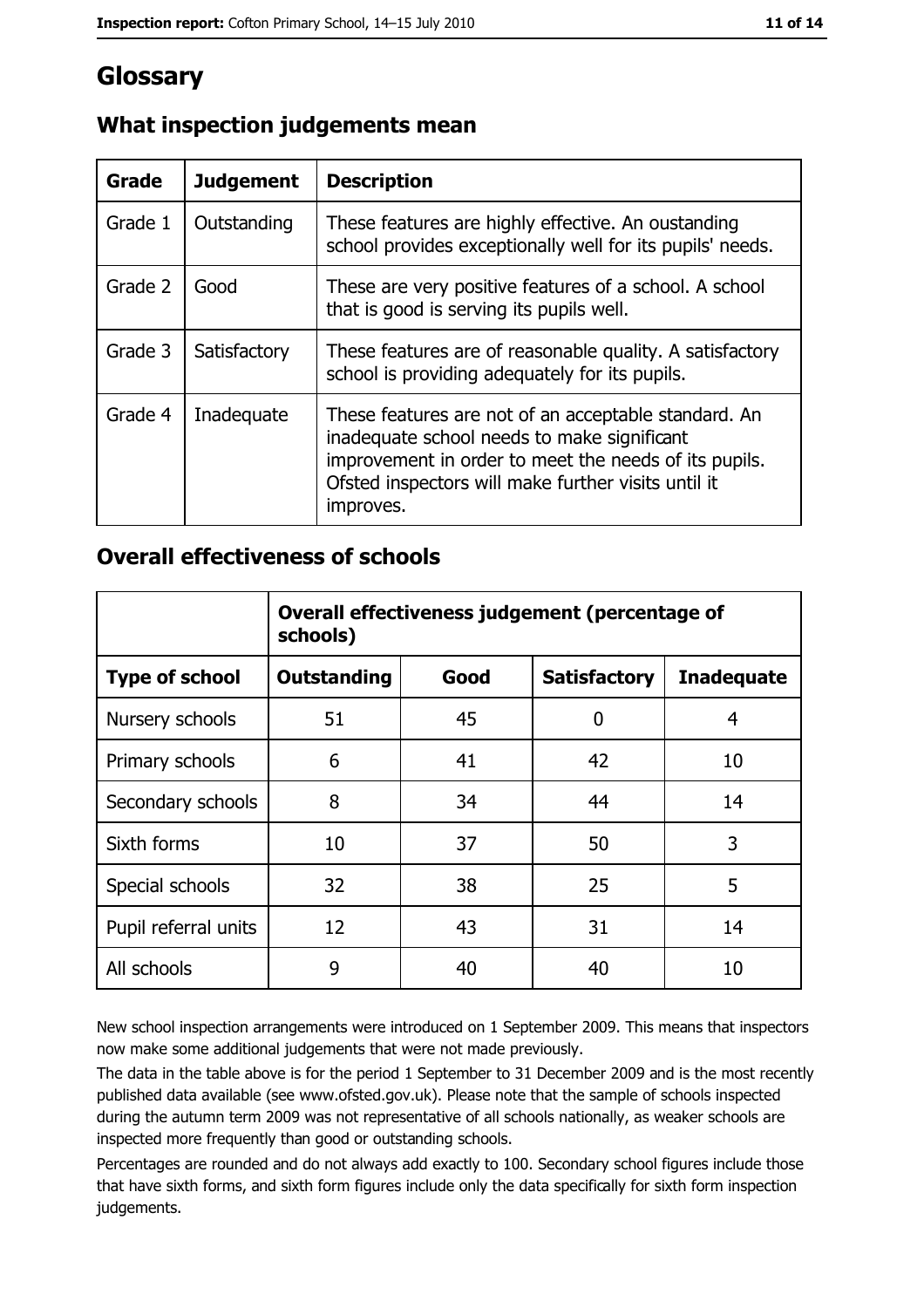# **Common terminology used by inspectors**

| Achievement:                  | the progress and success of a pupil in<br>their learning, development or training.                                                                                                                                                                                                                           |
|-------------------------------|--------------------------------------------------------------------------------------------------------------------------------------------------------------------------------------------------------------------------------------------------------------------------------------------------------------|
| Attainment:                   | the standard of the pupils' work shown by<br>test and examination results and in<br>lessons.                                                                                                                                                                                                                 |
| Capacity to improve:          | the proven ability of the school to<br>continue improving. Inspectors base this<br>judgement on what the school has<br>accomplished so far and on the quality of<br>its systems to maintain improvement.                                                                                                     |
| Leadership and management:    | the contribution of all the staff with<br>responsibilities, not just the headteacher,<br>to identifying priorities, directing and<br>motivating staff and running the school.                                                                                                                                |
| Learning:                     | how well pupils acquire knowledge,<br>develop their understanding, learn and<br>practise skills and are developing their<br>competence as learners.                                                                                                                                                          |
| <b>Overall effectiveness:</b> | inspectors form a judgement on a school's<br>overall effectiveness based on the findings<br>from their inspection of the school. The<br>following judgements, in particular,<br>influence what the overall effectiveness<br>judgement will be.                                                               |
|                               | The school's capacity for sustained<br>improvement.<br>Outcomes for individuals and groups<br>of pupils.<br>The quality of teaching.<br>The extent to which the curriculum<br>meets pupil's needs, including where<br>relevant, through partnerships.<br>The effectiveness of care, guidance<br>and support. |
| Progress:                     | the rate at which pupils are learning in<br>lessons and over longer periods of time. It<br>is often measured by comparing the<br>pupils' attainment at the end of a key<br>stage with their attainment when they<br>started.                                                                                 |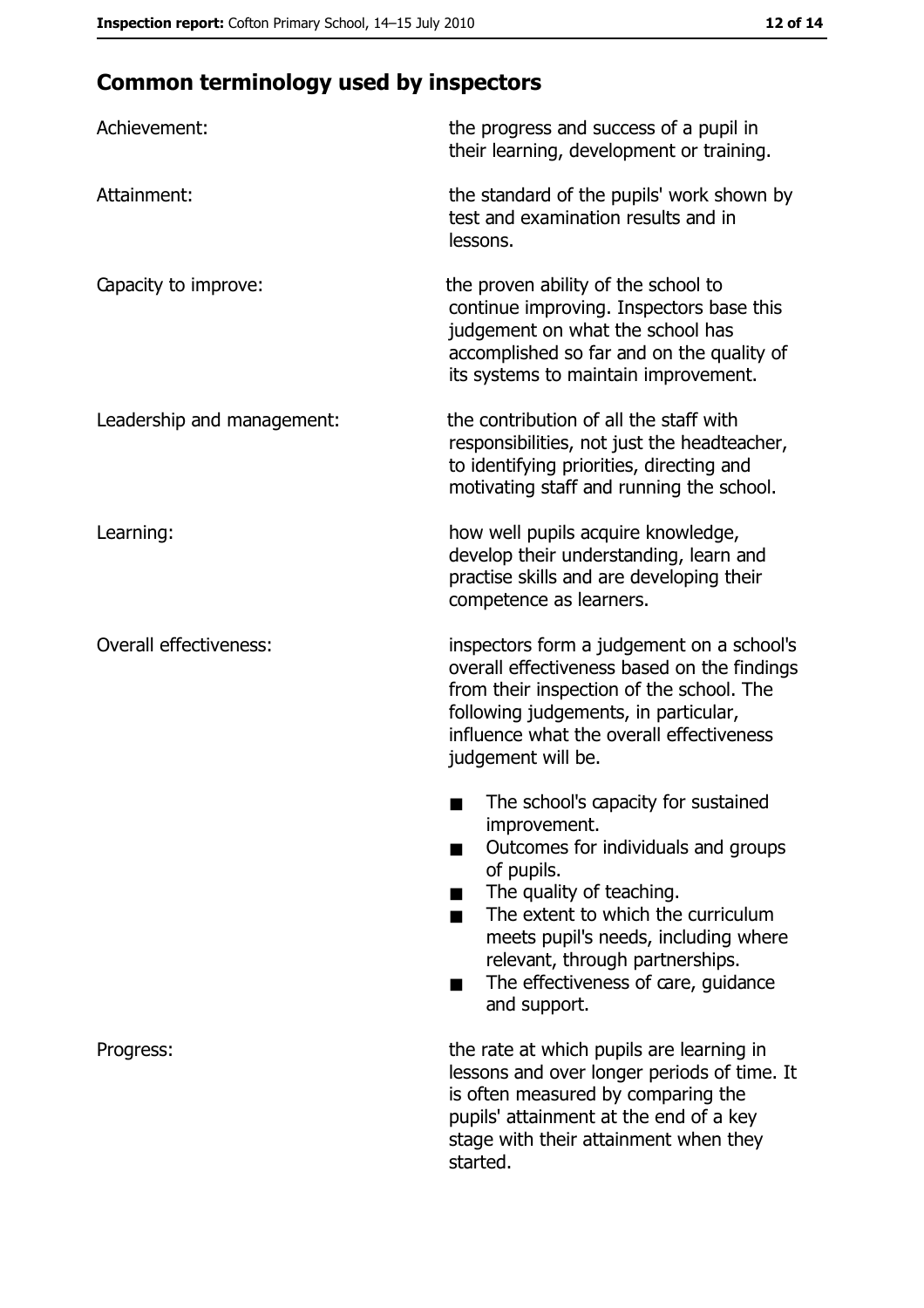This letter is provided for the school, parents and carers to share with their children. It describes Ofsted's main findings from the inspection of their school.



16 July 2010

Dear Pupils

Inspection of Cofton Primary School, West Heath, B31 4ST

It was delightful to meet you when my colleagues and I inspected your school recently. Thank you for telling us about the things you enjoyed such as physical activities and the special activities on Wednesday afternoons.

Cofton is a satisfactory school. Provision for very young children is good. You are well cared for. The activities the school provides for you are good. The school is soundly managed, teaching is satisfactory and you make steady progress in your work. You behave well and sometimes excellently, so well done for that.

There are some things the school can do better so I have asked staff and governors to: make sure you learn as well as you can in class; improve the way the school develops how you build stronger communities; and develop more links with others from different cultures.

I am sure you will help with these improvements for example learning from how other people live.

Yours sincerely

Michael Farrell

Lead inspector